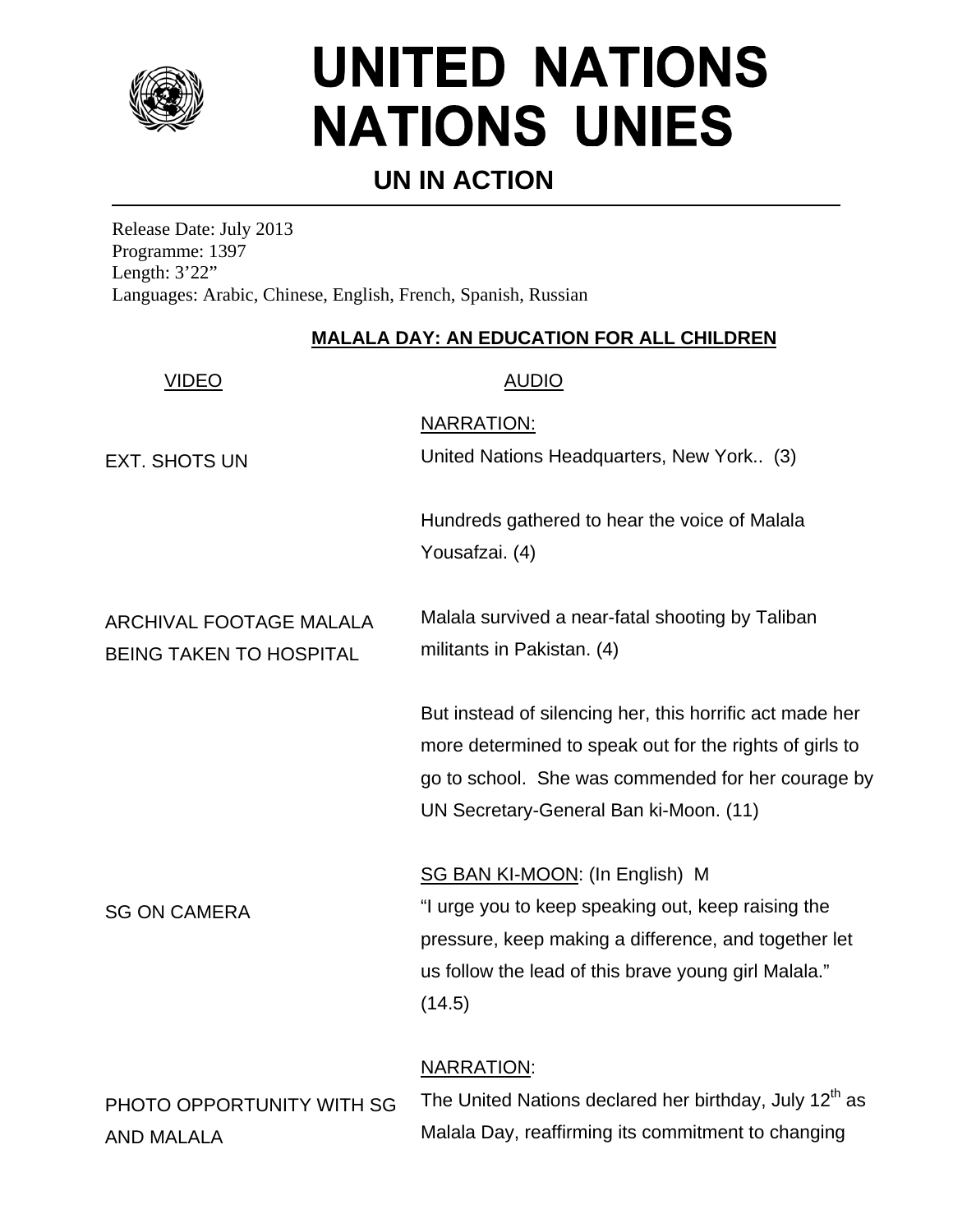|                                    | attitudes towards childrens' education. (8)                                                                        |
|------------------------------------|--------------------------------------------------------------------------------------------------------------------|
|                                    | Special Envoy for Global Education Gordon Brown: (3)                                                               |
|                                    | <b>GORDON BROWN: (In English) M</b>                                                                                |
| <b>GORDON BROWN ON CAMERA</b>      | "Let me repeat the words, the words the Taliban never<br>wanted her to hear. Happy $16th$ birthday, Malala!" (8.5) |
|                                    | F<br>MALALA: (In English)                                                                                          |
| <b>MALALA ON CAMERA</b>            | "Malala day is not my day. Today is the day of every<br>woman, every boy, and every girl, who have raised          |
|                                    | their voice for their rights." (18)                                                                                |
| AQSA WALKING WITH BROTHER,         |                                                                                                                    |
| <b>LOOKING AT RUBBLE</b>           | Girls like Aqsa Rehman, whose home was destroyed<br>by flooding. $(4.5)$                                           |
| <b>AQSA ON CAMERA</b>              | When the devastation prevented her from returning to                                                               |
|                                    | school, she too spoke out to fight for her education:<br>(6.5)                                                     |
| <b>BIB HANGING CLOTHES ON LINE</b> | <b>AQSA REHMAN: (In Punjabi)</b><br>F                                                                              |
|                                    | "We will come to school, even if we have to struggle                                                               |
|                                    | for it. We will help our people by replacing everything                                                            |
| <b>BIB ON CAMERA</b>               | they have lost in the floods." (12)                                                                                |
|                                    | Bib Rehman, Aqsa's aunt, believes that educating the                                                               |
|                                    | younger generation is the only way to a better future.<br>(6)                                                      |
| <b>B-ROLL SHOTS OF PAKISTAN,</b>   | F<br>BIB: (In Punjabi)                                                                                             |
| <b>WOMEN, GIRLS</b>                | "We are educating our children to get rid of poverty.                                                              |
|                                    | We hardly have enough to eat or feed the children.                                                                 |
|                                    | But we are still educating them so that they become                                                                |
| <b>CLASSES</b>                     | better people."<br>(11)                                                                                            |